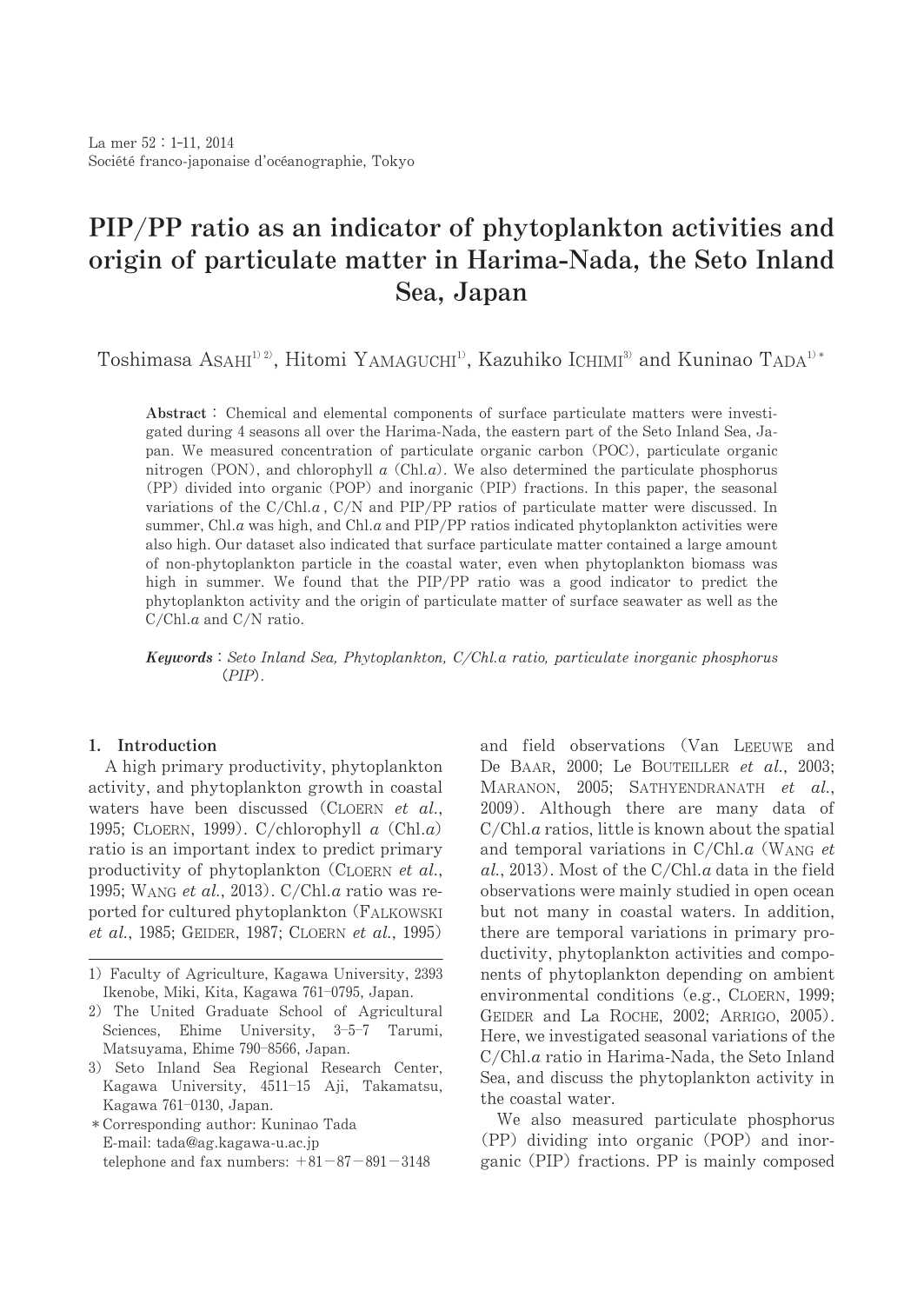

Fig. 1. Sampling stations in Harima-Nada, the Seto Inland Sea, Japan.

of phytoplankton and fresh marine organic matter in the open ocean (YOSHIMURA et al., 2007). However, high concentrations of PIP are often observed in coastal and estuarine waters due to terrigenous input and resuspension of sediment particles, and the distribution of PP shows a slight difference compared with that of  $Chl.a$  in coastal areas and estuaries (SUZUMURA *et al.*, 2004; LOASSACHAN *et al.*, 2008). Although it has been reported that phosphorus was preferentially remineralized relative to carbon and nitrogen in marine ecosystems (LOH and BAUER, 2000), BENITEZ-NELSON et al. (2004) suggested from measurement of PP divided into POP and PIP that POP is not preferentially remineralized relative to particulate organic carbon (POC) and nitrogen (PON). Information obtained in this way of dividing PP into POP and PIP is important for identifying particulate phosphorus behavior. Thus, in the present paper, we suggested that PP and PIP are also useful indexes to predict phytoplankton activities and components of particulate matters in coastal waters. We investigated  $Chl.a$ , particulate organic carbon  $(POC)$ , particulate inorganic nitrogen (PON), PP and PIP in the coastal water to reveal seasonal variations in phytoplankton activities and components of particulate matters.

## 2. Material and Method

#### 2.1 Study site

Harima-Nada is located in the eastern part of the Seto Inland Sea. Its average water depth is about 30 m. This is a semi-enclosed sea connecting to Bisan-Seto in the west, to Osaka Bay in the east, and to Kii Channel in the south, being connected to the Pacific Ocean. The northern part of Harima-Nada has a strong freshwater discharge from several large rivers (Fig. 1). In Harima-Nada, the primary production rate is higher in the Seto Inland Sea next to the highly eutrophicated Osaka Bay and northern Hiroshima Bay (HASHIMOTO and TAKEOKA, 1998;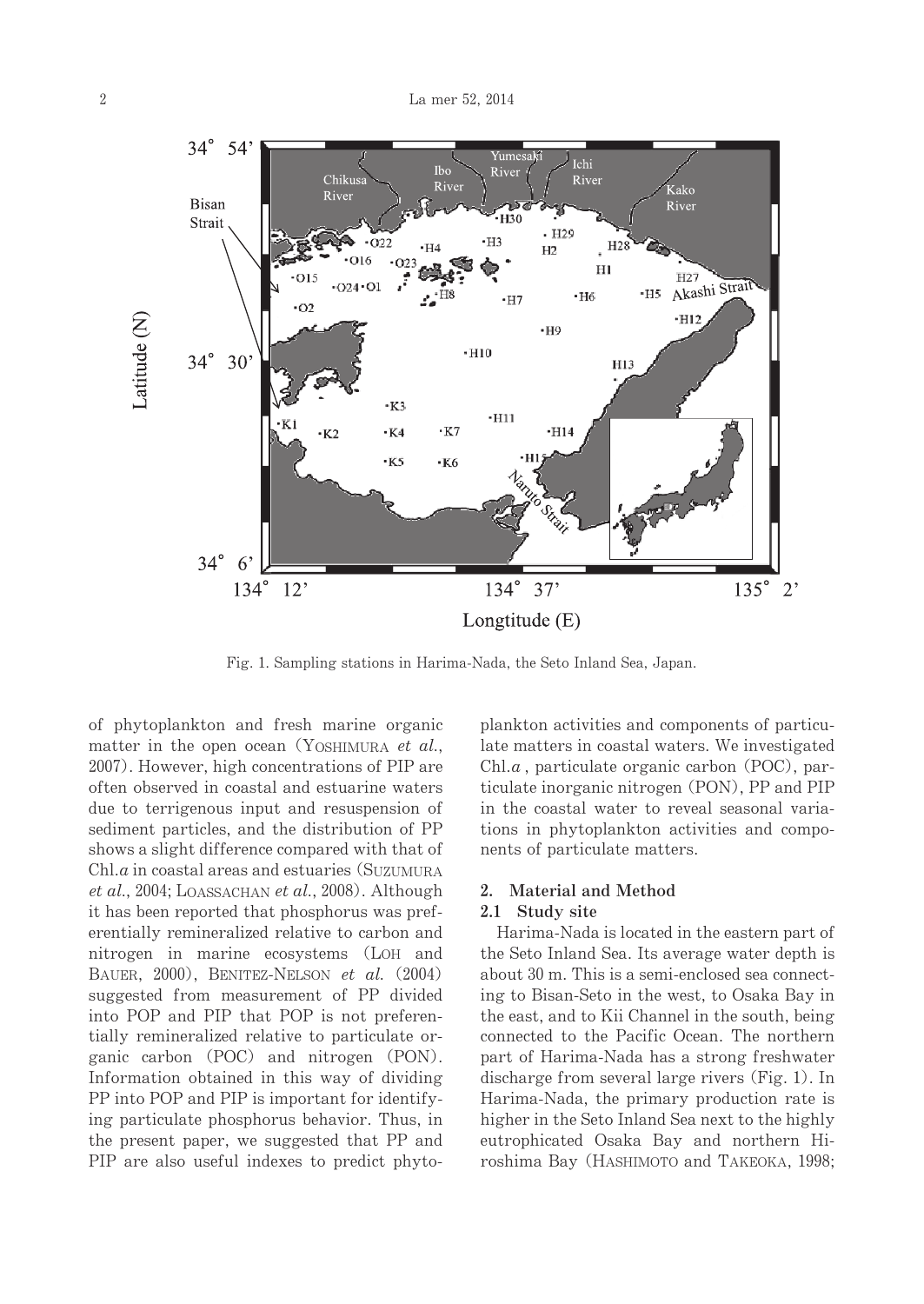TADA et al., 1998).

## 2.2 Sampling

Water samples were collected at 33 stations from all over Harima-Nada (Fig. 1). Observations were conducted 4 times (May, August and November  $2011$  and February  $2012$ ) to see the seasonal variations. In Stn. H27, we could not collect surface water due to Nori  $(Pvrovia)$  cultivation in November and February.

At every sampling station, salinity and water temperature were measured from surface to bottom by a CTD (AAQ1183, JFE Advantech), and surface water was collected with a plastic bucket to measure concentrations of  $Chl.a$ , PP, PIP, POC and PON. Filter samples were stored in a cooler with ice, and kept frozen  $(-30^{\circ}C)$ until analysis after bringing to the laboratory.

## 2.3 Chl. $a$  determination

Concentrations of  $Chl.a$  were analyzed by the fluorescence method  $(H_{OLM}-H_{ANSEN}$  et al. 1965) described in PARSONS et al.  $(1984)$ . Aliquots of water samples were filtered through a Whatman GF/F filter. Filter samples were soaked in 90% acetone in dark at 5°C for 24 h. After soaking, fluorescence of extractions was determined by AU10 (Turner Design) to measure concentrations of  $Chl.a$ .

## 2.4 PP and PIP determination

Concentrations of PP and PIP in surface water were analyzed by combustion and colorimetric method (ASPILA et al., 1976; LOH and BAUER, 2000; SUZUMURA et al., 2004). Aliquots of water samples were filtered through a precombusted  $(500^{\circ}$ C for 4 h) Whatman GF/F filter. Filter samples were freeze-dried and then combusted at  $550^{\circ}$ C for 2 h. Combusted filter samples were then soaked in 1 N HCl at room temperature (ca. 20°C) for 12 h. After soaking, extractions were neutralized by 1 N NaOH and their adsorption was measured through spectrophotometry by  $V530$  (JASCO), using the method of MURPHY and RILEY (1962). The concentrations of PP were calculated by the absorbance of the extractions. Concentrations of PIP were estimated by a method similar to PP measurement but without the combustion

process.

#### 2.5 POC and PON determination

Concentrations of POC and PON in surface water were analyzed by dry combustion method. Aliquots of water samples were filtered through a precombusted  $(500^{\circ}$ C for 4 h) Whatman GF/F filter; then, filters were rinsed with  $1$  N HCl to remove inorganic carbon (HEDGES and STERN, 1984) and were rinsed with distilled water. After freeze-drying, filters were measured for POC and PON using a CHN elemental analyzer (JM10, J-SCIENCE LAB).

## 2.6  $\Delta \sigma t$

 $\Delta \sigma t$  was calculated by the difference between  $\sigma t$  of the surface and bottom, and used as the indicator of the stratificational strength.

## 3. Results and discussion

3.1 Seasonal variations of the concentrations of Chl.a, POC and phytoplankton  $C/Chl.a$  ratio

Mean water temperature and  $\Delta \sigma t$  in each observation was showed in Fig. 2. In the Seto Inland Sea, water mass structure, namely, stratification and vertical mixture of sea water are important for nutrient dynamics, distribution of particulate matter and primary production (HASHIMOTO et al., 1997; KOBAYASHI et al., 2007). In Harima-Nada, surface water temperature ranges approximately from 8°C in February and to  $26-28^{\circ}$ C between August and early September. In addition, it is well-known that thermal stratification develops from April to August and the water column is vertically mixed from September to March (NISHIKAWA  $et al., 2007$ . In our study, the mean water temperature in August were 26.4°C, which marked the highest value in observations. Water temperature also showed the lowest value in February (7.8°C). The values of  $\Delta \sigma t$  in May and August were also higher and were quite lower in November and February. Judging from water temperatures and the values of  $\Delta \sigma t$ , water column was mixed in November and February and was stratified in May and August. Thus, we regarded the data in May, August, November and February as representing months in spring, summer, autumn and winter,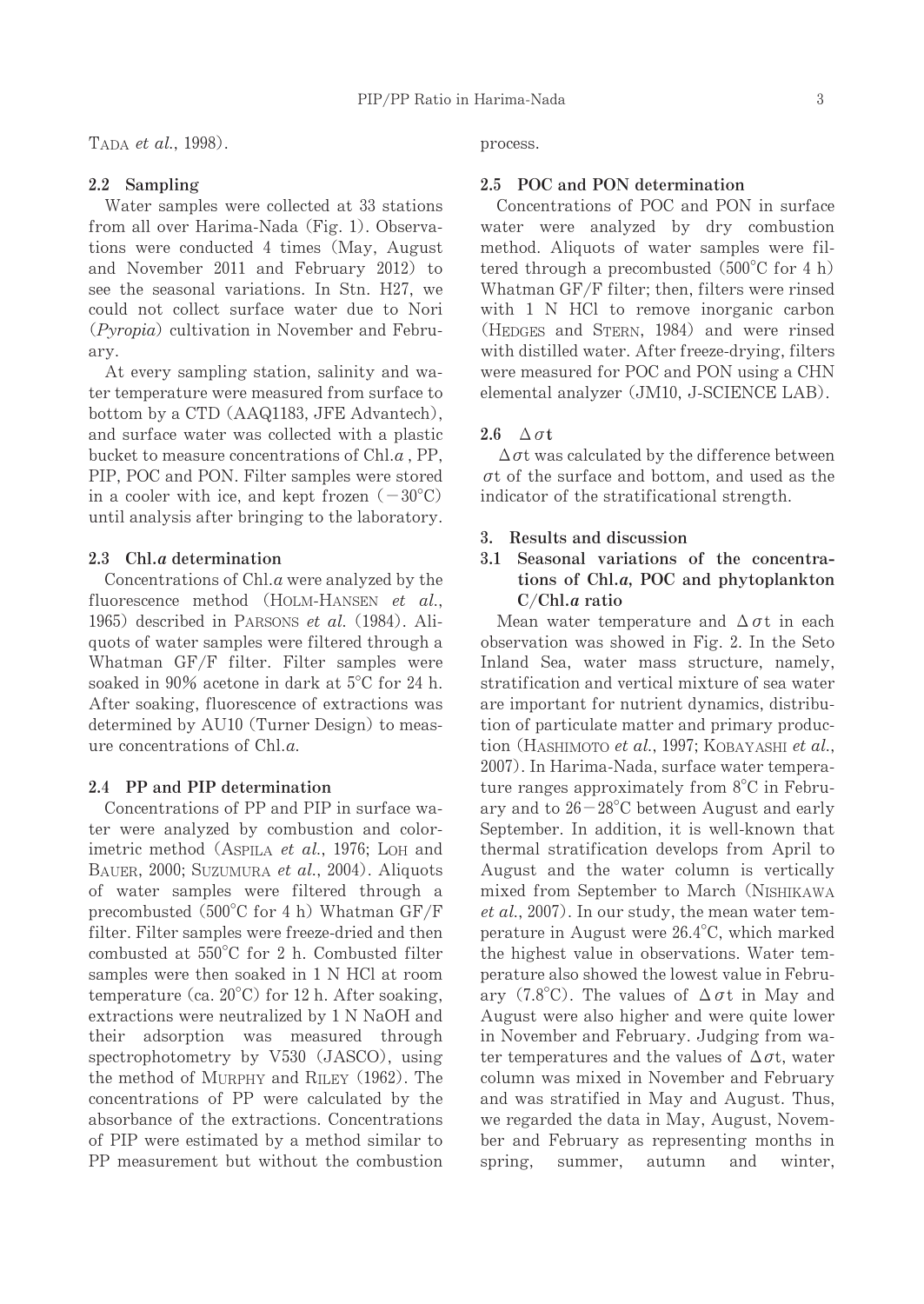

Fig. 2. Seasonal variations in water temperature (a) and  $\Delta \sigma t$  (b). Vertical bars represent SD.



Fig. 3. Seasonal variations in Chl. $a$  (a) and POC (b).

respectively.

Chl.a varied from 0.377 to 11.6  $\mu$ g/L in spring, 0.720 to 21.5  $\mu$ g/L in summer, 0.529 to 3.82  $\mu$ g /L in autumn, and 0.390 to 5.50  $\mu$ g/L in winter, respectively. The concentration of POC also varied from 170 to 1120  $\mu$ g/L in spring, 184 to 1470  $\mu$  g/L in summer, 125 to 385  $\mu$  g/L in autumn, and 163 to 549  $\mu$ g/L in winter, respectively. In the horizontal distributions, high  $Chl.a$  and POC concentrations were found in the northern coastal area in Harima-Nada in all seasons (the details of this phenomenon will be shown in ASAHI et al., 2014). The seasonal variations of POC showed a similar trend with that of Chl. $a$  (Fig. 3). In spring and summer, higher mean Chl.a  $(2.84 \pm 2.54, 4.21 \pm 4.59 \,\mu g/L,$ respectively) and POC (407 $\pm$ 187, 390 $\pm$ 237  $\mu$ g /L, respectively) concentrations were observed, and higher phytoplankton activity can be predicted in spring and summer.

In all seasons, there were positive correlations between Chl.a and POC in Harima-Nada (Fig. 4). However, POC may not represent only phytoplankton carbon but detritus, bacteria and other POC. Since it is difficult to divide particulate components into individual phytoplankton carbon and detritus carbon, we cannot directly estimate the concentrations of phytoplankton carbon. Consequently, phytoplankton POC/Chl.a ratios  $(g/g)$  were estimated from the slope of the regression line of Chl.a and POC (TADA et al., 2006).

 $C/Chl.a$  had a mean value of 60.3 in 4 seasons. The  $C/Chl.a$  of 44.1 in summer, when  $Chl.a$  was higher, was clearly lower than those in the other seasons (Figs. 3 and 5). Measurements with phytoplankton grown in culture showed that  $C/Chl.a$  ranged from 10 to 330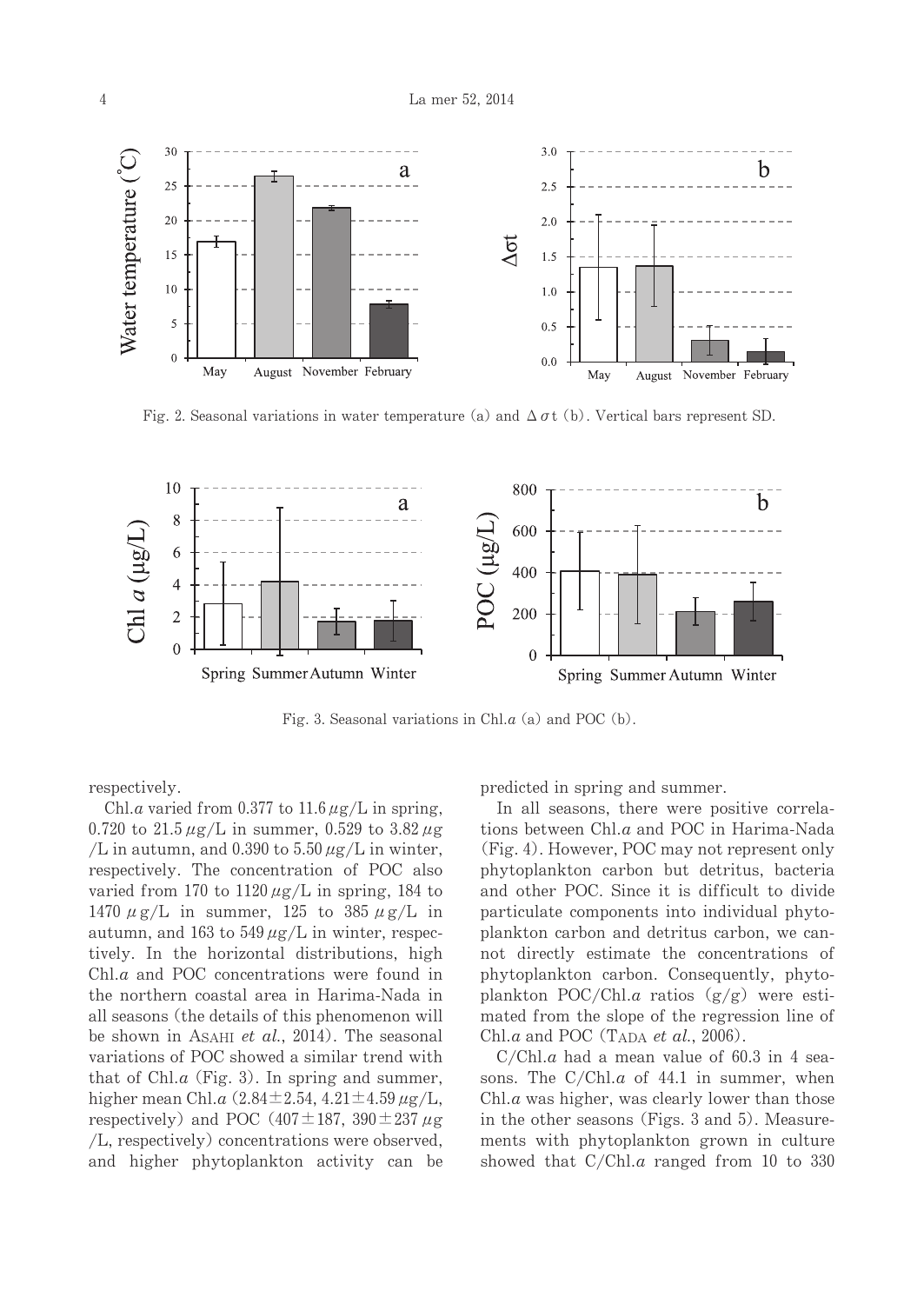

Fig. 4. Scatter plot of POC versus Chl.a in spring (a), summer (b), autumn (c) and winter (d).

(FALKOWSKI et al., 1985; GEIDER, 1987; CLOERN *et al.*, 1995). In field observations, the large variation in  $C/Chl.a$  was also reported to range from 15 to 200 (Van LEEUWE and De BAAR, 2000; Le BOUTEILLER et al., 2003; MARANON, 2005; SATHYENDRANATH et al., 2009). Although it is well-known that such  $C/Chl.a$  variations are due to the variations of concentrations and molar ratios of nutrients (STRICKLAND, 1960; ANTIA et al., 1963; CLOERN et al., 1995), light conditions (CLOERN *et al.*, 1995) and size of a phytoplankton cell (Le BOUTEILLER et al., 2003), little is known about the spatial and temporal variations in  $C/Chl.a$  (WANG et al., 2013). Low C/Chl.a ratio in summer  $(44.1)$  in our study suggested that in Harima-Nada, phytoplankton had a high primary production rate and grew rapidly in summer (STRICKLAND, 1960; ANTIA et al., 1963). Although  $C/Chl.a$ 



Fig. 5. Seasonal variations in  $C/Chl.a$  ratio.

ratios in the other seasons in Harima-Nada  $(64.8 \text{ to } 67.1)$  were higher than that in summer  $(44.1)$  (Fig. 5), they were still lower than that in the open ocean reported as 105 in the Pacific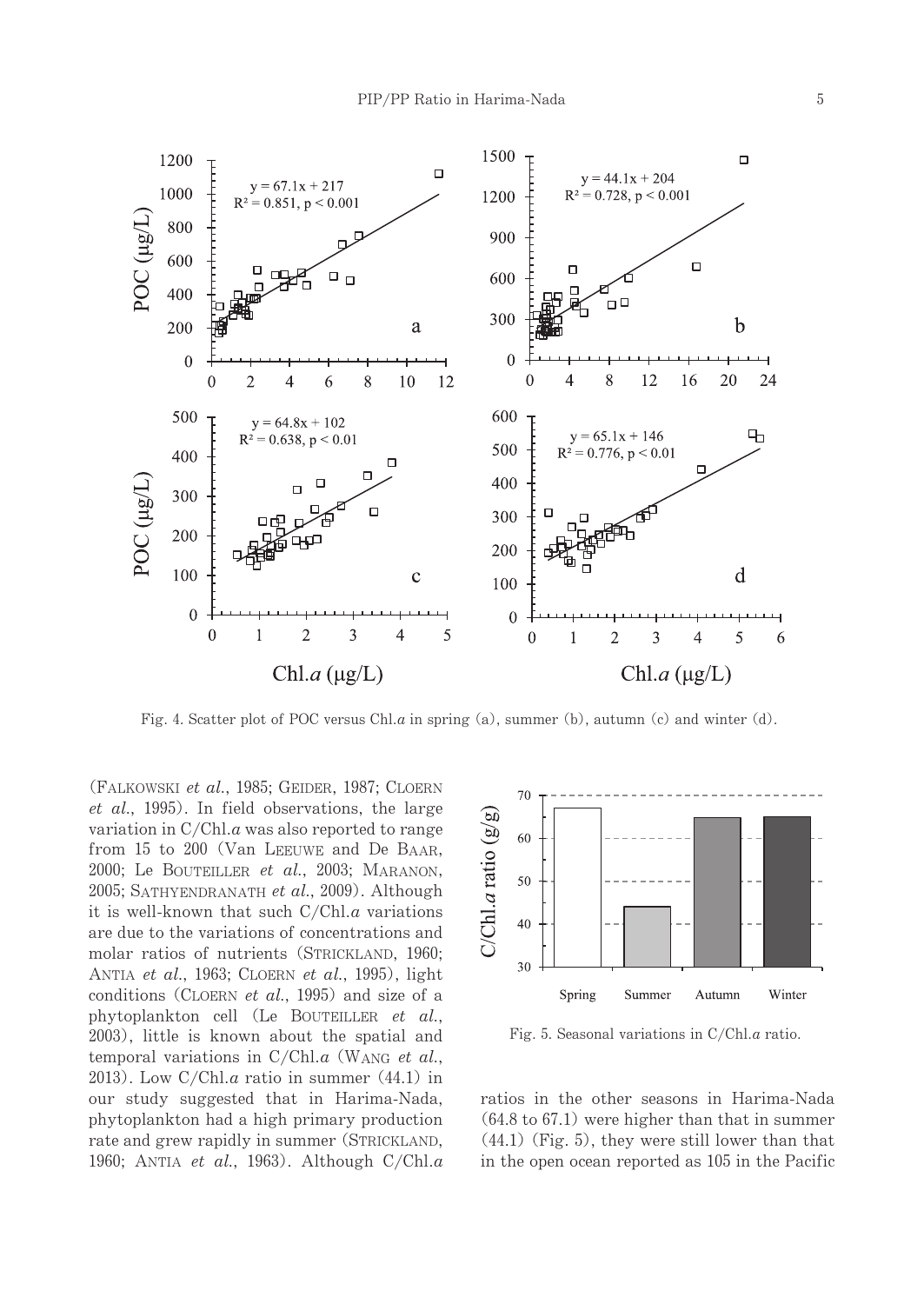and 74 in the Atlantic (WANG et al., 2013). This result indicated that, in costal waters such as Harima-Nada, phytoplankton activity is high throughout the year and particularly higher in summer.

## 3.2 Particulate C/N ratio

The C/N ratio in Harima-Nada clearly showed a seasonal variation such as the higher values in spring  $(11 \pm 1.4)$  and summer  $(8.3 \pm$ 0.90), and the lower values in autumn  $(7.1 \pm$ 0.97) and winter  $(6.8 \pm 0.37)$  (Fig. 6). It is wellknown that the  $C/N$  ratio is one of the good indicators of sources of organic matter (PRAHL et al., 1980; THORNTON and McMANUS, 1994). The C/N ratio of particles mainly derived from marine organic matter was reported as  $6.2 - 8.8$ mol/mol (TAN *et al.*, 1991), being close to the phytoplankton  $C/N$  ratio (6.6) represented by the Redfield ratio (REDFIELD  $et \ al., \ 1963$ ).



Fig. 6. Seasonal variations in  $C/N$  ratios in suspended particulate matter. Vertical bars represent SD.

Meanwhile, the C/N ratio of terrestrial or decomposed organic matter is more than 10 (TAN et al., 1991; THORNTON and McMANUS, 1994; MEKSUMPUN et al., 2005).



Fig. 7. Scatter plot of PON versus Chl.a in spring (a), summer (b), autumn (c) and winter (d).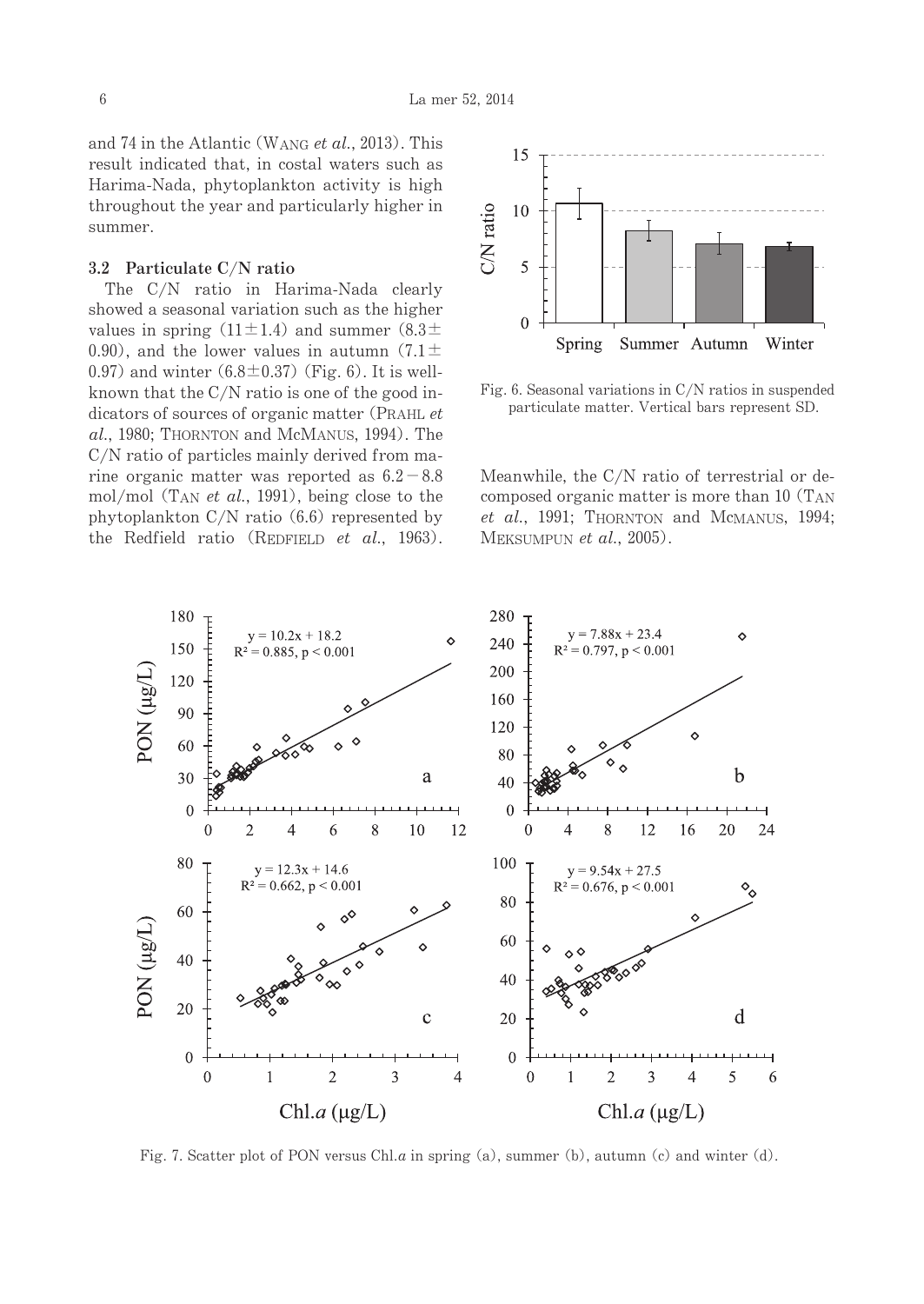In our study, it was inconsistent that, in summer, Chl.a was high but the  $C/N$  ratio was not similar to that of phytoplankton. Also, in autumn and winter, Chl.a was lower (Fig. 3a) but the  $C/N$  ratios were similar to that of phytoplankton. Then we estimated phytoplankton carbon and nitrogen from the slope of the correlation between Chl.a and POC (Fig. 4), and between Chl.a and PON (Fig. 7), respectively and regarded that the intercept of the regression line was detritus carbon and nitrogen. The phytoplankton  $C/N$  ratio calculated from the slope of these equations (Figs. 4 and 7) ranged from 6.1 to 8.0 and was close to phytoplankton  $C/N$  (6.6) (Fig. 8). On the other hand, detritus  $C/N$  ratios ranged from 6.2 to 14 (Fig. 8). Hence, phytoplankton  $C/N$  ratios were approximately 6.6 through the year but detritus C/N ratios varied beyond the Redfield ratio. Moreover, the detritus matter contributed greatly to the  $C/N$  ratio of suspended particles in the surface coastal water even when phytoplankton biomass was higher in summer. This means there was a problem in determining the origin of suspended matter in coastal waters from the  $C/N$  ratio alone.

#### 3.3 Particulate phosphorus

PP and PIP varied from 1.44 to 19.5 and 0.621 to  $5.33 \mu$ g/L in spring, 10.5 to 54.9 and 2.17 to  $9.92 \mu$ g/L in summer, 5.68 to 15.5 and 1.15 and  $5.63 \mu$ g/L in autumn, and  $5.29$  to 23.4 and 1.80 to  $7.61 \mu$ g/L in winter, respectively. In the horizontal distributions, high PP and PIP were found in the northern coastal area in Harima-Nada in all seasons and also high PIP were found in the channel area. More detailed results will be shown in our other paper. We also estimated phytoplankton PIP  $(g/g)$  from the slope of the regression line between  $Chl.a$  and PIP in the same manner as the  $C/Chl.a$  ratio. In addition, we regarded the intercept of the regression line between Chl. $a$  and PIP to be detritus PIP  $(\mu g/L)$ . From Fig. 9, we can see phytoplankton PIP/Chl.a ratio ranged from  $0.284$  to 0.791 g/g and detritus PIP 0.800 to  $3.18 \mu$ g/L.

PIP is composed mostly of a particulate bound form of phosphate which adsorbs minerals and heavy metals such as Fe, Mg or Ca (LEBO, 1991; RUTTENBERG, 1992). Our method



Fig. 8. Seasonal variations in C/N ratios in phytoplankton and detritus. Carbon and nitrogen of the phytoplankton and detritus were calculated from the slope and intercept of the equations between Chl.a and POC (Fig. 4), and Chl.a and PON (Fig. 7).

for analyzing PIP, however, measures the  $PO<sub>4</sub>-P$  adsorbed on the phytoplankton cell surface, which is acid labile fraction (SANUDO-WILHELMY et al., 2004; F<sub>U</sub> et al., 2005). Therefore, our PIP values were included surfaceadsorbed phosphorus on phytoplankton. In the north Pacific, where there is small terrigenous discharge, PIP showed  $10-20%$  PP, and evidenced a significant positive correlation with Chl.a (YOSHIMURA et al., 2007). Since those researchers measured PIP in the same way as in this study,  $0.1-0.2$  of the PIP/PP ratio could be considered similar with the phytoplankton PIP/PP ratio, and the slope of the regression correlation between concentrations of  $ChLa$ and PIP (14.49 nmol PIP/ $\mu$ g Chl.a or 0.449 g  $PIP/g Chl.a$ , YOSHIMURA et al., 2007) could be considered the phytoplankton  $PIP/Chl.a$  ratio.

In Harima-Nada, the phytoplankton PIP (PIP/Chl.a ratio,  $g/g$ ) in spring and summer was lower than that in the open ocean  $(0.449)$ and in autumn and winter (Fig. 9). SANUDO-WILHELMY *et al.* (2004) suggested that actively growing phytoplankton cells hold acid labile phosphorus on their surface and it accounted for up to  $30\%$  of total phosphorus, although cells in senescent hold 90% of total phosphorus on their surface. Thus, it is thought that our low  $PIP/Chl.a$  ratios in spring and summer indicated high phytoplankton activities since the concentrations of  $Chl.a$  in spring and summer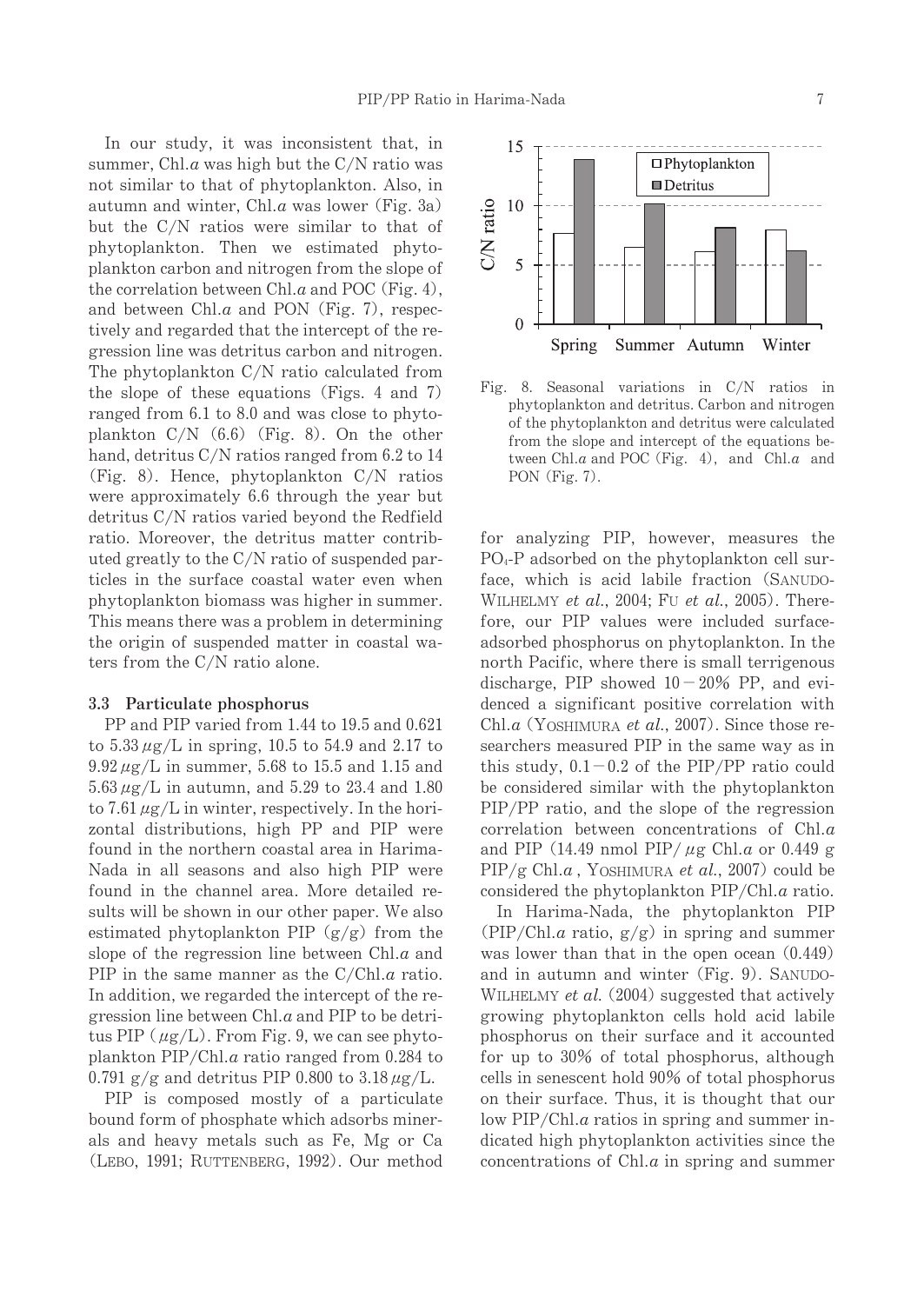

Fig. 9. Scatter plot of PIP versus Chl.a in spring (a), summer (b), autumn (c) and winter (d). Each plot area includes the equation of linear regression.



Fig. 10. Scatter plot of PIP/PP ratio versus Chl.a. Phytoplankton PIP/PP ratio in open ocean is referenced by Yoshimura et al., 2007.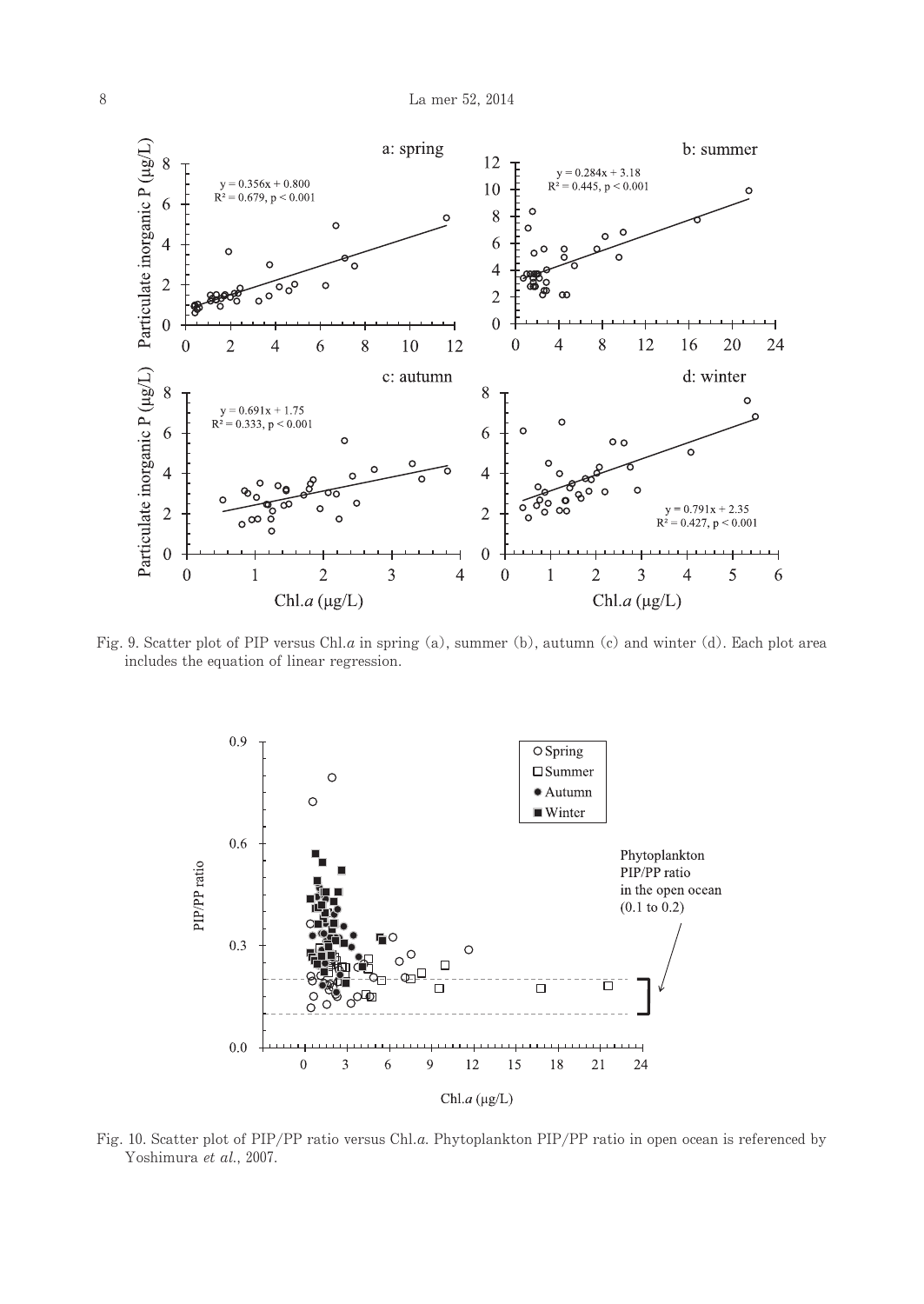were high and the  $C/Chl.a$  ratio in summer was low  $(Fig. 3)$ .

Although the intercept of the correlation between  $Ch.l.a$  and PIP in open ocean was little  $(1.76 \text{ nmol/L} = 0.0546 \mu g/L, \text{Yoshimura } et \text{ al.}$ 2007), those in Harima-Nada were high (Fig. 9). This result indicated that there was a considerable detritus contribution to particulate matter in coastal waters; for example, high PIP/PP particles such as terrestrial matter discharged from the river (SUZUMURA et al., 2004; LOASSACHAN et al., 2008).

PIP/PP ratios in Harima-Nada showed a large variation with the changing  $Chl.a$  and PIP/PP ratios of particulate mater were decreasing and close to the phytoplankton PIP/PP ratio  $(0.1 \text{ to } 0.2)$  with increasing Chl.a (Fig. 10). This result also indicated that particulate matters in coastal water contained a high PIP originating from non-phytoplankton particles, and usually showed a higher PIP/PP than in the open ocean. However, when there is high phytoplankton activity and high  $Chl.a$ concentration, the PIP/PP ratio in coastal water is close to that of phytoplankton.

## 4. Conclusions

 $C/Chl.a$  ratio in Harima-Nada indicated higher phytoplankton activity in surface coastal water, particularly in summer. The  $PIP/Chl.a$  ratio also indicated higher phytoplankton activity in spring and summer when the surface coastal water showed high Chl.a. However, there the amounts of PIP derived from non-phytoplankton particles such as detritus in the surface coastal water was so large that the concentration of PIP in coastal water was higher than that in the open ocean.

Particulate components in surface coastal water differed from both phytoplankton and those of the open ocean. Detritus, with a high  $C/N$  ratio and high PIP/PP ratio, may contribute to surface particles in coastal water in such a large amount that surface particulate matter show a high  $C/N$  ratio in spring and summer, and high PIP/PP ratio in autumn and winter.  $C/N$  ratios in our study were high in spring and summer, but low in autumn and winter, suggesting that it is difficult to predict the component of coastal particulate matter from

only the C/N ratio because of the large amount of detritus in coastal water as mentioned above. C/N ratios are sometimes different from other source indicators such as stable isotopic ratio (e.g., THORNTON and MCMANUS, 1994; MEKSUMPUN et al., 2005; LAMB et al., 2006) since particulate matter including decomposed phytoplankton has a high C/N ratio but low isotope carbon (MEKSUMPUN et al., 2005). Thus, we consider that PIP and PIP/PP ratio are good indicators for identifying particle components and phytoplankton activity as well as  $C/Chl.a$  ratio and  $C/N$  ratio.

#### Acknowledgements

We would like to thank Mr. K. KISHIMOTO, the captain of the R.V. Calanus III, for his kind assistance with field observations. We are also grateful to the members of the Marine Environmental Laboratory, Faculty of Agriculture, Kagawa University, for their generous cooperation. This study was partly supported by JSPS, Grant-in-Aid for Scientific Research  $(B)$ , 2331007.

#### **References**

- ANTIA, N. J., C. D. MCALLISTER, T. R. PARSONS, K. STEPHENS and J. D. H. STRICKLAND (1963): Further measurements of primary production using a large-volume plastic sphere. Limnol. Oceanogr., 8, 166-183.
- ARRIGO, K. R. (2005): Marine microorganisms and global nutrient cycles. Nature,  $437, 349 - 355$
- ASAHI, T., K. ICHIMI, H. YAMAGUCHI and K. TADA (2014): Horizontal distribution of particulate matter and its characterization using phosphorus as an indicator in surface coastal water, Harima-Nada, the Seto Inland Sea, Japan. J. Oceanogr., DOI 10.1007/s10872-014-0230-z.
- ASPILA, K. I., H. AGEMIAN and A. S. Y. CHAU (1976): A semi-automated method for the determination of inorganic, organic and total phosphate in sediments. Analist,  $101$ ,  $187 - 197$ .
- BENITEZ-NELSON, C. R., L. O'NEILL, L. C. KOLOWITH, P. PELLECHIA and R. THUNELL (2004): Phosphonates and particulate organic phosphorus cycling in an anoxic marine basin. Limnol. Oceanogr., 49, 1593-1604.
- CLOERN, J. E. (1999): The relative importance of light and nutrient limitation of phytoplankton growth: a simple index of coastal ecosystem sensitivity to nutrient enrichment. Aquat. Ecol., 33,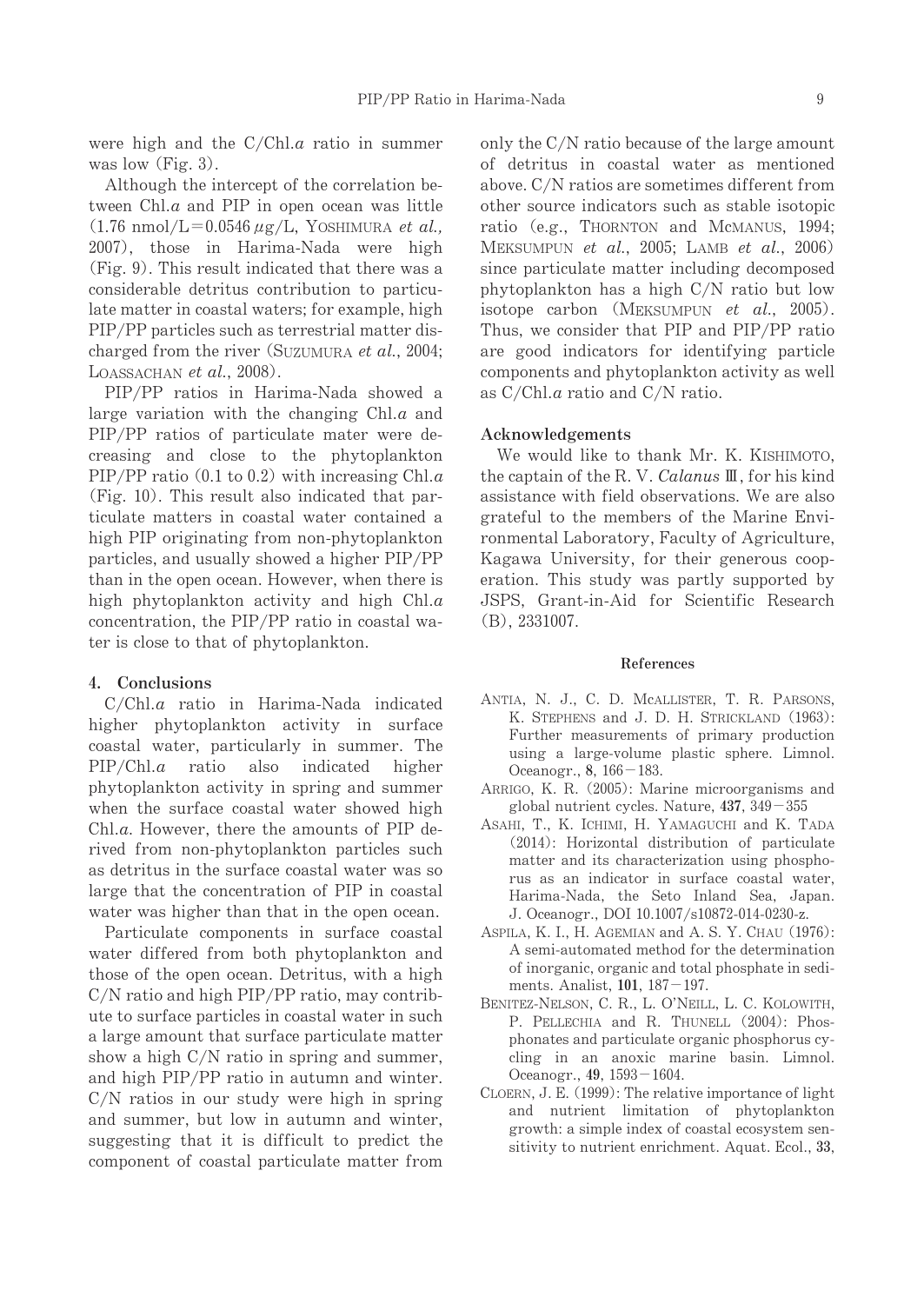$3 - 16$ 

- CLOERN, J. E., C. GRENZ and L. VIDERGAR-LUCAS  $(1995)$ : An empirical model of the phytoplankton chlorophyll: carbon ratio—the conversion factor between productivity and growth rate. Limnol. Oceanogr.,  $40, 1313 - 1321$ .
- FALKOWSKI, P. G., Z. DUBINSKY and K. WYMAN (1985): Growth-irradiance relationships in phytoplankton. Limnol. Oceanogr.,  $30, 311-321$ .
- FU, F.-X., Y. XHANG, K., LEBLANC, S. A. SANUDO-WILHELMY and D. A. HUTCHINS (2005): The biological and biogeochemical consequences of phosphate scavenging onto phytoplankton cell surfaces. Limnol. Oceanogr.,  $50$ ,  $1459 - 1472$ .
- GEIDER, R. J. (1987): Light and temperature dependence of the carbon to chlorophyll  $\alpha$  ratio in microalgae and cyanobacteria: Implication for physiology and growth of phytoplankton. New Phytol.,  $106$ ,  $1-34$ .
- GEIDER, R. J. and J. La ROCHE (2002): Redfield revisited: variability of  $C: N: P$  in marine microalgae and its biochemical basis. Eur. J. Phycol.,  $37.1 - 17.$
- HASHIMOTO, T. and H. TAKEOKA (1998): Analysis of primary production in the Seto Inland Sea. Japan, using a simple ecosystem model. J. Oceanogr., 54, 123-132.
- HASHIMOTO, T, T. YAMAMOTO, K. TADA, O. MATSUDA and T. NAGASUE (1997): Primary production and physical structure of the Seto Inland Sea, Japan. Bull. Coast. Oceanogr.,  $35$ ,  $109-114$  (in Japanese with English abstract).
- HEDGES, J. I. and J. H. STERN (1984): Carbon and nitrogen determination of carbonate-containing solids. Limnol. Oceanogr.,  $29,657-663$
- HOLM-HANSEN, O., C. J. LORENZEN, R. W. HOLMES and J. D. H. STRICKLAND (1965): Fluorometric determination of chlorophyll. J. Cons. Perm. Int. Explor. Mer.,  $30, 3-15$ .
- KOBAYASHI, S., T. FUJIWARA, M. TADA, H. TSUKAMOTO and T. TOYODA (2007): The distribution of nitrogen  $(N)$ , phosphorus  $(P)$ , silicon (Si) and nutrient ratios during the stratified season in the Seto Inland Sea. Oceanogr. Soc. Jpn., 15,  $283-297$  (in Japanese with English abstract).
- LAMB, A. L., G. P. WILSON and M. J. LENG (2006): A review of coastal palaeoclimate and relative sealevel reconstructions using  $\delta^{13}$ C and C/N ratios in organic material. Earth Sci. Rev.,  $75, 29-57$
- LEBO, M. E. (1991): Particulate-bound phosphorus along an urbanized coastal plain estuary. Mar. Chem., 34,  $225 - 246$ .
- Le BOUTEILLER, A., A. LEYNAERT, M. R. LANDRY, R. LEBORGNE, J. NEVEUX, M. RODIER, J. BLANCHOT and S. L. BROWN (2003): Primary production, net production, and growth rate in the

equatorial Pacific: changes from mesotrophic to oligotrophic regime. J. Geophys. Res., 108, 8141, doi: 10.1029/2001JC000914.

- LOASSACHAN, N., S. MEKSUMPUN, K. ICHIMI and K. TADA (2008): Elemental composition of suspended particulate matter in Bangpakong River Estuary. Thailand. La mer.  $46.19-27$ .
- LOH, A. N. and J. E. BAUER (2000): Distribution, partitioning and fluxes of dissolved and particulate organic, N and P in the eastern North Pacific and Southern Oceans. Deep Sea Res. I, 47, 2287-2316.
- MARANON, E. (2005): Phytoplankton growth rates in the Atlantic subtropical gyres. Limnol. Oceanogr.,  $50, 299 - 310$ .
- MEKSUMPUN S. C. MEKSUMPUN, A. HOSHIKA, Y. MISHIMA and T. TANIMOTO (2005): Stable carbon and nitrogen isotope ratios of sediment in the gulf of Thailand: Evidence for understanding of marine environment. Cont Shelf Res., 25, 1905-1915.
- MURPHY, J. and J. P. RILEY (1962): A modified single solution method for determination of phosphate in natural waters. Anal. Chim. Acta,  $27$ ,  $31-36$ .
- NISHIKAWA, T., Y. HORI, K. TANIDA and I IMAI (2007): Population dynamics of the diatom Eucampia Zodiacus Ehrenberg causing bleaching of Porphyra thalli in aquaculture in Harima-Nada, the Seto Inland Sea, Japan. Harmful algae,  $6, 763 - 773$ .
- PARSONS, T. R., Y. MAITA and C. M. LALLI (1984): A manual of chemical and biological methods for seawater analysis. Pergamon Press, Oxford, 173 pp.
- PRAHL, F. G., J. T. BENNERTT, R. CARPENTER (1980): The early diagenesis aliphatic hydrocarbons and organic matter in sedimentary particulates from Dabob Bay, Washington. Geochem. Cosmochim. Acta, 44,  $1967 - 1976$ .
- REDFIELD, A. C., B. H. KETCHUM and F. A. RICHARDS  $(1963)$ : The influence of organisms on the composition of sea water. In: Hill, M.N. (Ed.), The Sea. Inter Science, New York, 26 pp.
- RUTTENBERG, K. C. (1992): Development of a sequential extraction method for different forms of phosphorus in marine sediments. Limnol. Oceanogr., 37, 1460-1482.
- SANUDO-WILHELMY, S.A., A. TOVAR-SANCHEZ, F.-X. FU, D. G. CAPONE, E. J. CARPENTER and D. A. HUTCHINS (2004): The impact of surfaceadsorbed phosphorus on phytoplankton Redfield stoichiometry. Nature,  $432, 897 - 901$ .
- SATHYENDRANATH, S., V. STUART, A. NAIR, K. OKA, T. NAKANE, H. BOUMAN, M.-H. FORGET, H. MAASS and T. PLATT (2009): Carbon-tochlorophyll ratio and growth rate of phytoplankton in the sea. Mar. Ecol. Prog. Ser., 383,